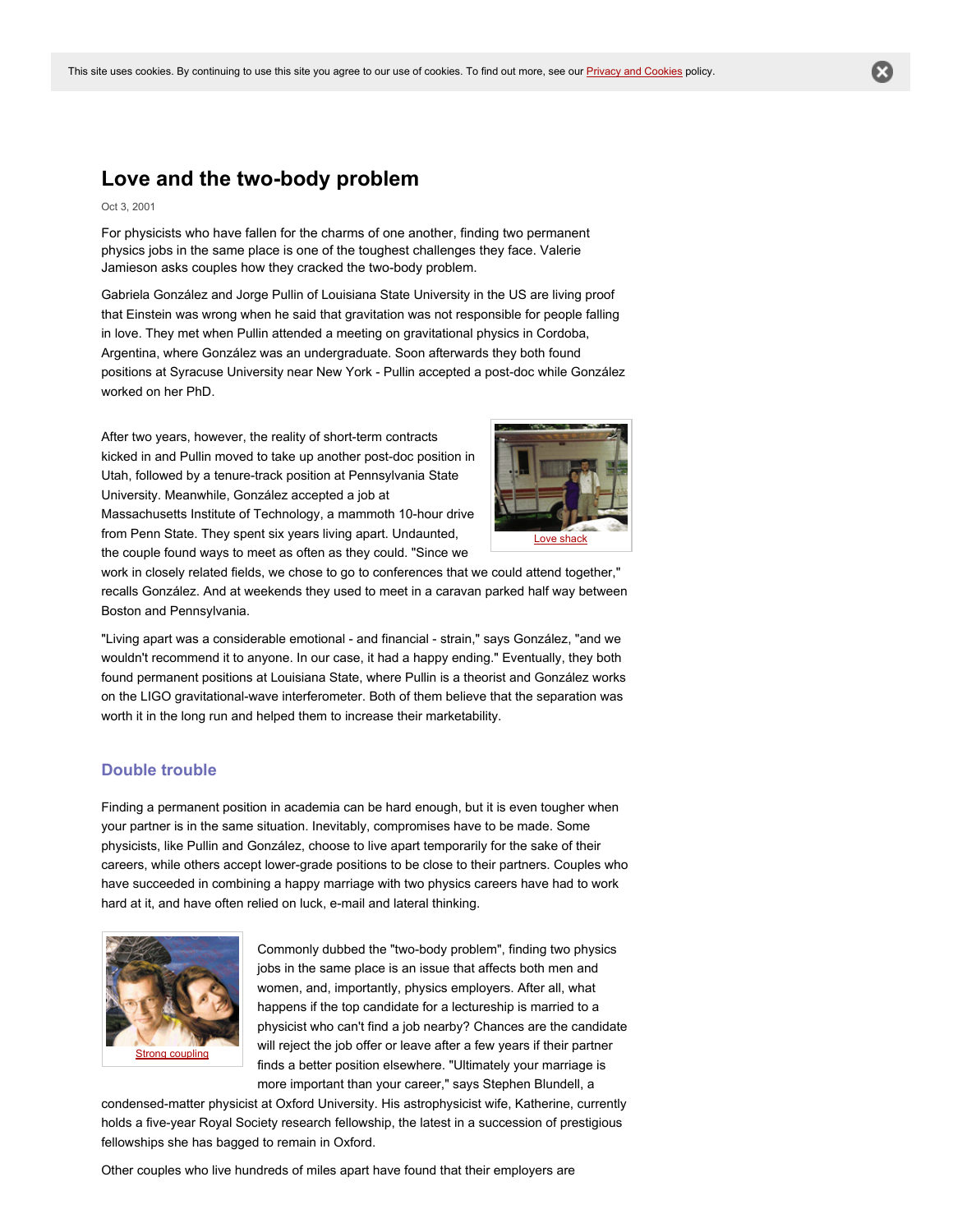sympathetic to their situation. Theresa Harrison of Birmingham University in the UK is married to Paul Harrison - a fellow particle physicist at Queen Mary College in London. "We're lucky to have 'visitor status' at each other's institution, which gives us access to a desk and a computer, for instance," she says.

But some physicists draw the line at living in separate locations. "We decided very early on that we would not work in different cities," recalls Stephen Blundell.

### **Follow you, follow me**

Many couples choose to play the career equivalent of follow-my-leader, deciding that one of them should search for the best job available, while the other tags along. "I have spent my life going wherever my partner wanted to go and then somehow contriving to find a niche for myself," says Althea Wilkinson, an astronomer at Jodrell Bank Observatory in the UK. Her husband, Peter Wilkinson, is associate director of the observatory and has never accepted that they would work in two different places. "I think it would have broken up the relationship, which is why I never attempted it," she confides.

Theresa Harrison has also found that her career has been influenced by her husband's choices. "I regard his career as more important than mine," she confesses. "I've only considered positions in UK universities that work on the same particle-physics experiment as he does."

But the follow-my-leader approach can lead to a great deal of soul-searching, as astrophysicists Moira Jardine and Andrew Cameron discovered in the early 1990s. At the time, they both held post-doctoral fellowships at Sussex University, with the promise of a lectureship for Cameron who was nearing the end of his contract. Then Jardine, whose career was some four years behind her husband's, was offered a university lectureship a few hundred miles away in the north of England. After much deliberation, they decided that it was better to turn down the offer and stick together than risk finding a second job in the same place. It was the hardest decision they have had to make, admits Cameron.

"In the end the gamble paid off," says his wife. "When three permanent positions were advertised simultaneously at St Andrews, we jumped at the chance to sell ourselves as a 'package deal' - a stellar-magnetic-activity team consisting of an observer and a theorist with 24hour lines of communication." They were offered two of the jobs.

The decision to accept should have been a "no brainer" but was complicated by the fact that Cameron had also been offered a more senior position elsewhere. "We both recognized that it would be almost impossible for me to get a permanent job there without it looking like nepotism," recalls Jardine, who is now firmly ensconced at St Andrews with her husband and family.

#### **Old-fashioned attitudes**

Of course, the two-body problem is not unique to science or to academia. But it is a particular challenge for women physicists, according to a study carried out in 1998 by physicists Laurie McNeil from the University of North Carolina and Marc Sher at the College of William and Mary in the US. First because nearly 45% of married women physicists have husbands in the same field, compared with only 6% of men having physicist wives. And second because it is rare to find two physics jobs up for grabs at the same institution at the same time. Short-term contracts compound the problem. Often one partner can end up underemployed, or even unemployed. Indeed, the two-body problem has led to many people - especially women leaving physics altogether.

Astronomer Donald Lynden Bell of Cambridge University, for instance, believes that his wife Ruth, now a professor in the atomistic-simulation group at Queen's University in Belfast, remained in a job below her capabilities for 30 years until she accepted her chair in Belfast in 1995.

For the main part of their study, McNeil and Sher surveyed 620 couples where one partner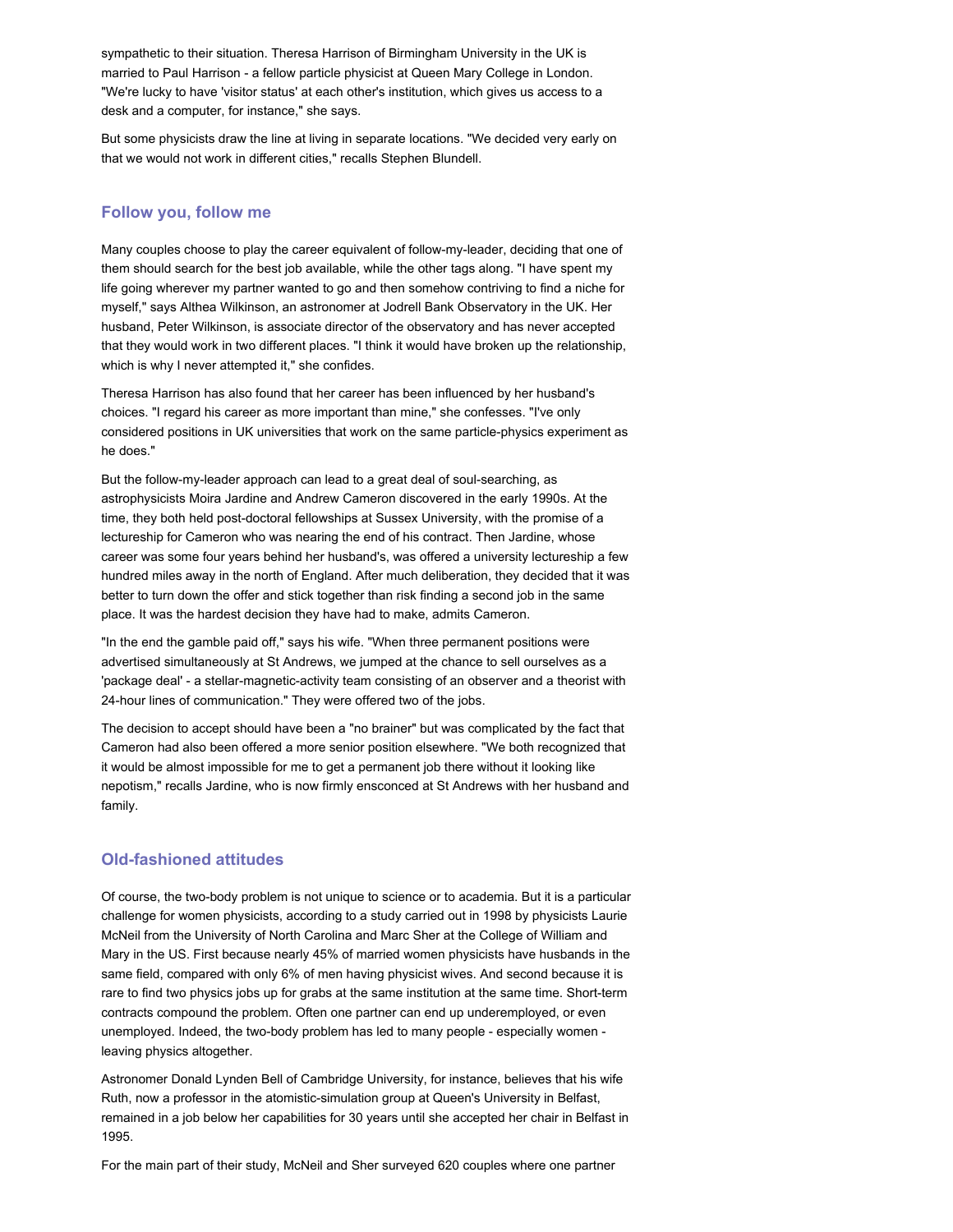was a physicist. They found that the choice of which partner plays which role can be influenced by professional seniority and research field. "Solid-state physicists tend to get permanent jobs earlier than particle physicists do," argues Christine Davies, a particle theorist at Glasgow University in the UK.

She went to Glasgow specifically because her husband John was offered a permanent job there. "I only had a temporary lectureship to start with, and then I got an advanced fellowship with the Particle Physics and Astronomy Research Council," she says. "When it looked as if I would not get a permanent job we decided to leave, and started looking elsewhere. But then the situation in Glasgow suddenly changed and I was offered a position, so we stayed."

Others are not so lucky. According to McNeil and Sher, problems can arise when the number of job applicants outstrips the number of vacancies. With so many qualified hopefuls, some institutions believe they have the right to restrict the position to candidates who do not have the complication of a physicist spouse. Although the law in many countries prohibits interviewers from asking candidates about their marital status, many go ahead and ask anyway according to Sher, who was shocked by the repeated disregard for the law in interviews.

He reveals that one candidate was told that she would not be considered for the job if her husband did not have a job nearby. "Many remarks sound like the sort of thing one would have heard 25 years ago," says McNeil. "I would have thought that people who continue to hold such views would have begun to keep them to themselves."

But as Theresa Harrison points out, in a tight-knit community like particle physics, potential employers often know about your domestic situation before they have met you.

# **Helping hand**

Although there is no magic answer to the two-body problem, many physicists have found that institutions do try and offer help - of sorts. Back in the 1960s when theorist Helen Quinn finished her PhD at the Stanford Linear Accelerator Center in California, she and her husband, Dan, applied for various post-doc positions. "We got two offers from the Daresbury Laboratory in the UK," she recalls, "and a telegram from the DESY lab in Germany that said our applications had been accepted and a letter would follow." On that basis they turned down the Daresbury jobs. "When the letter finally arrived, it was only addressed to my husband and offered him a position and a salary," adds Quinn.

Although the lab agreed to increase her husband's salary if she worked there too, the additional money was less than half his salary. The Quinns accepted anyway because, as she says, "we no longer had any other choices". There was some logic to the offer, she concedes. At that time DESY paid American researchers more than they paid Germans; the total offer was the equivalent of two German salaries.

Some universities even offer to help partners find a job on or off campus. "One of our previous employers had a 'dual-career office'," says Pullin at Louisiana State. "We wrote to them, but they never got back to us."

Christine Davies has a happier tale to tell. When she and her husband went to Cornell University in the US, she was the only one with a post-doc position but Cornell found some money to support her husband. Stephen and Katherine Blundell also found a potential employer who was sympathetic to the fact that they would only move together. "It only would have worked because the university was interested in us both as individuals," stresses Katherine.

## **Lessons in love**

So what are the lessons for young physics couples who have yet to find permanent jobs? Certainly each partner should be wholeheartedly committed to the career of the other. "You must *both* be prepared to compromise if you want to stay together," warns Christine Davies. "Also be realistic about the chances of either of you getting a permanent job - ask senior